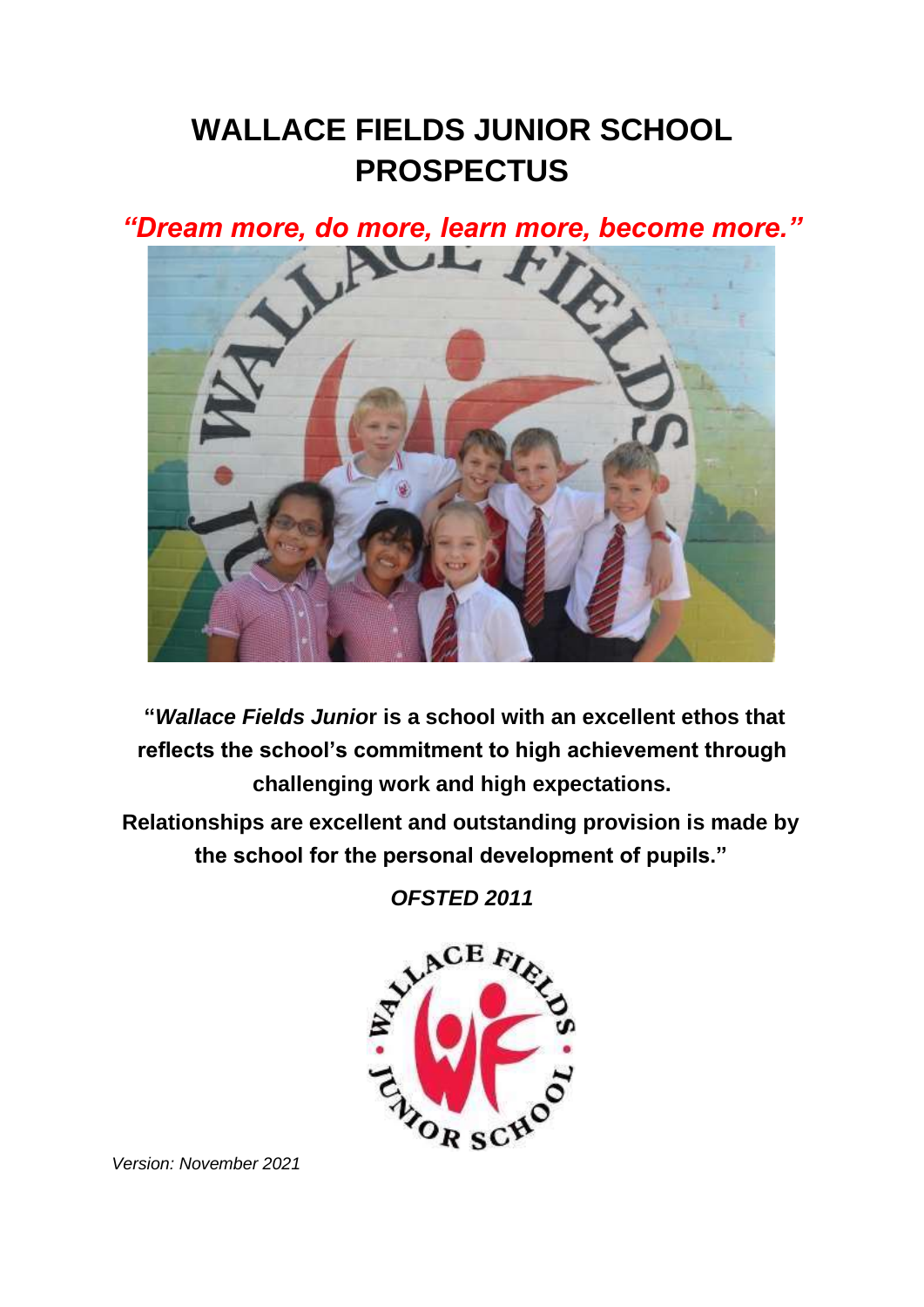

# *BRILLIANCE We believe every pupil can be brilliant in many things*

*"The school has a lovely atmosphere; it seems a very happy place to be a pupil."* 

## **WELCOME TO WALLACE FIELDS JUNIOR SCHOOL**

We are proud of our many achievements at Wallace Fields Junior School – of our happy and friendly atmosphere and the hard work and innovation of the staff and pupils. Our school makes excellent provision for the personal and social development of the children and excellent achievement in academic results.

The aim of this prospectus is to give you an insight into what our wonderful school has to offer and explain each of our values:

**B**rilliance

**E**quality

**L**earning for all

**I**nspiration

**E**nthusiasm

**V**ision

**E**very pupil matters

**At Wallace Fields Junior School we**  *BELIEVE that we can "Dream more, learn more, do more, become more"*

I thought it was also important to share with you what our parents say about Wallace Fields Junior School.

For more information about Wallace Fields Junior School please see our website <http://www.wallacefields-jun.surrey.sch.uk/>

I look forward to meeting you and showing you around our school.

**Mr Steve Lee** 

Head Teacher

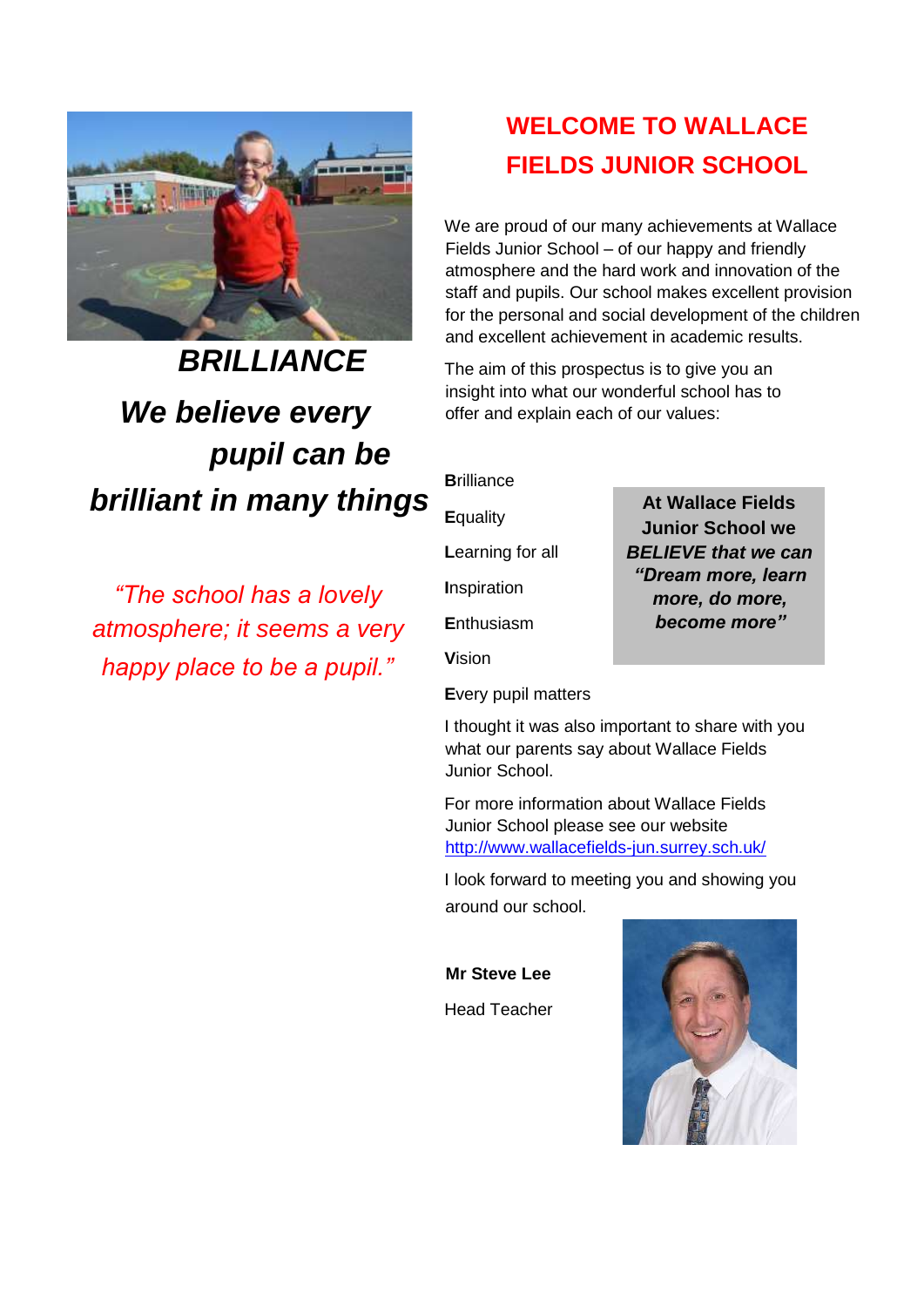

*EQUALITY We believe all children at our school are treated equally and show respect and tolerance to each other and to all those they interact with.* 

*"Wallace Fields Junior School has a very caring atmosphere where respect is highly valued."*

### **BROAD AND BALANCED EDUCATION**

We offer a huge range of activities both within a broad and balanced curriculum and through a variety of many different school clubs and events.

We offer a range of special events at Wallace Fields Junior School as we believe that they help to promote a broad and balanced education.

Our results are solid, true and carefully monitored, tracked and reviewed to ensure all children are meeting their potential and find lessons stimulating, challenging and fun.

The children usually enjoy amazing residential trips including Year 4 visit to Hooke Court Dorset to learn about the Vikings; Year 5 get stuck into a week of outdoor adventure at Little Canada on the Isle of Wight. Year 6 spend a week in Ambleteuse France discovering French food, language, culture and its wartime past whilst developing independence and resilience, ready for secondary school. Despite Covid we ensured Year 6 have an end of year residential trip and when travel rules permit we hope they can go to France again as they have in the past.

The school boasts many victories in sport along with success in artistic, musical and competitive events all over the county.

We strive to provide a happy, safe and stimulating environment where everyone feels they belong and are empowered to create a growth mind set and to reach their full potential.

Cross-curricular writing is a core of all areas of the curriculum – with a focus on vocabulary and linked to reading.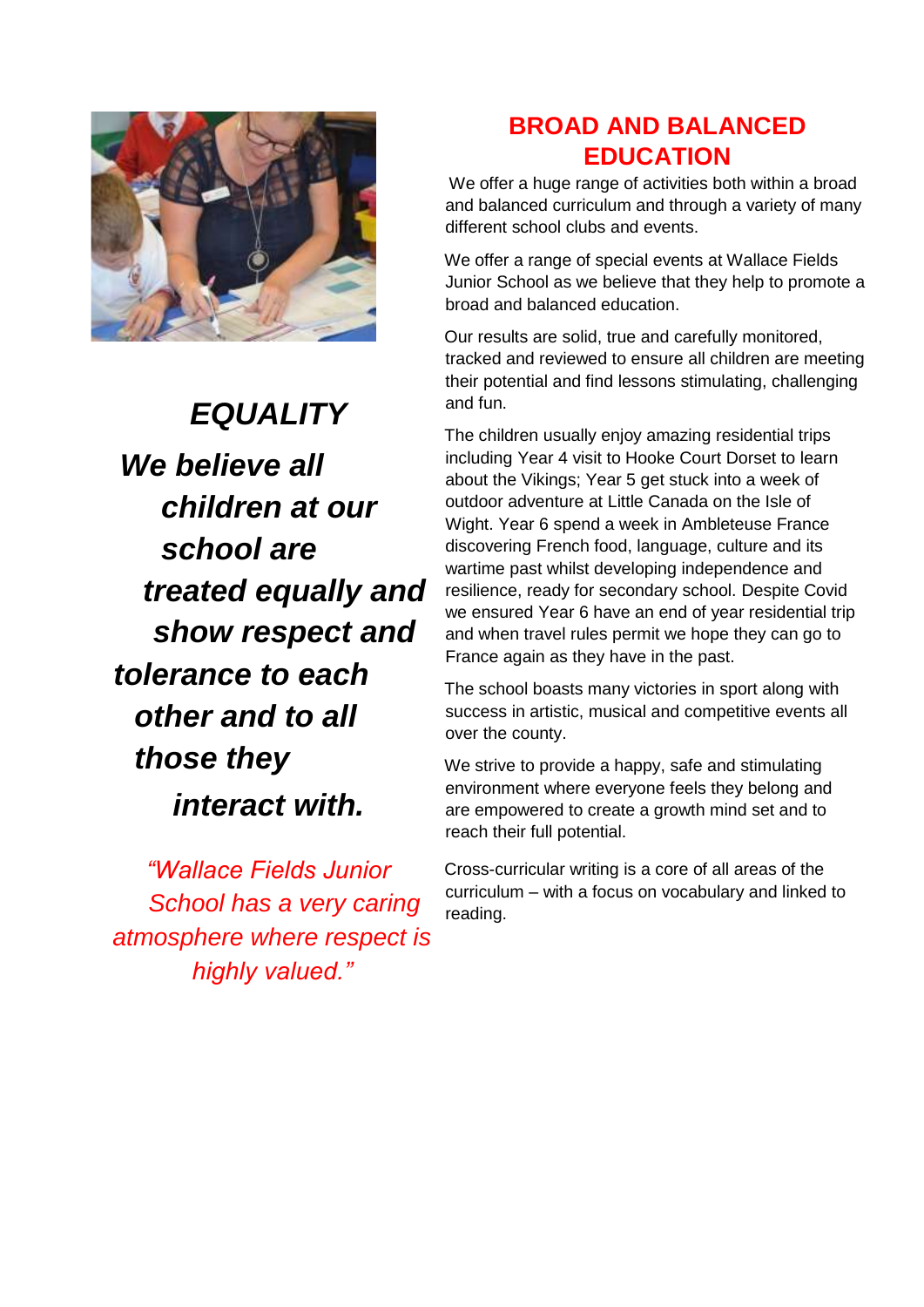

*LEARNING*

*We believe we can all achieve to reach our full potential, with a growth mind set and without limits. We learn in a rich andvibrant environment to stimulate learning at depth.*

*"There has never been a day when our child has not wanted to go to school. This is good testimony to the excellent staff given that our child finds academic work challenging."*

### **MAXIMISING PROGRESS**

#### **MATHS GROUPS**

We maximise a child's progress in maths by planning additional adult support and smaller classes depending on the needs of the child, so our two classes are split into three groups for maths lessons. Other lessons are taught by the class teacher in mixed ability classes.

#### **HELPING SPECIFIC NEEDS**

All children have learning needs but on occasion, a child may have a specific educational need. When this is the case, provision is made to support their learning and is monitored by the Special Needs Leader (SENDCo). We liaise with parents to ensure that they are always fully aware of their child's needs and the provision and strategies implemented by the school to meet those needs.

#### **MEASURING PROGRESS**

We ensure each child makes progress by constant summative and formative assessment in class, which then feed into their individual provision. Your child's reading ability, spelling, maths, writing and reading comprehension are all assessed. The final formal assessment normally happens in Year 6 when the children take the Key Stage 2 National Tests (SATs). We work with children to ensure that they do their best and are relaxed and calm. We focus on doing our best and reaching our potential. The tests are not a focus and there is much more learning and exploring to do in the remainder of the year. We do attain very high results but this is the culmination of secure, progressive and deep learning across their time at Wallace Fields Juniors.

#### **A GROWTH MINDSET**

.

We embrace growth mind-sets - the belief that children can learn more or become smarter if they work hard and persevere and view challenges and failures as opportunities to improve their learning and skills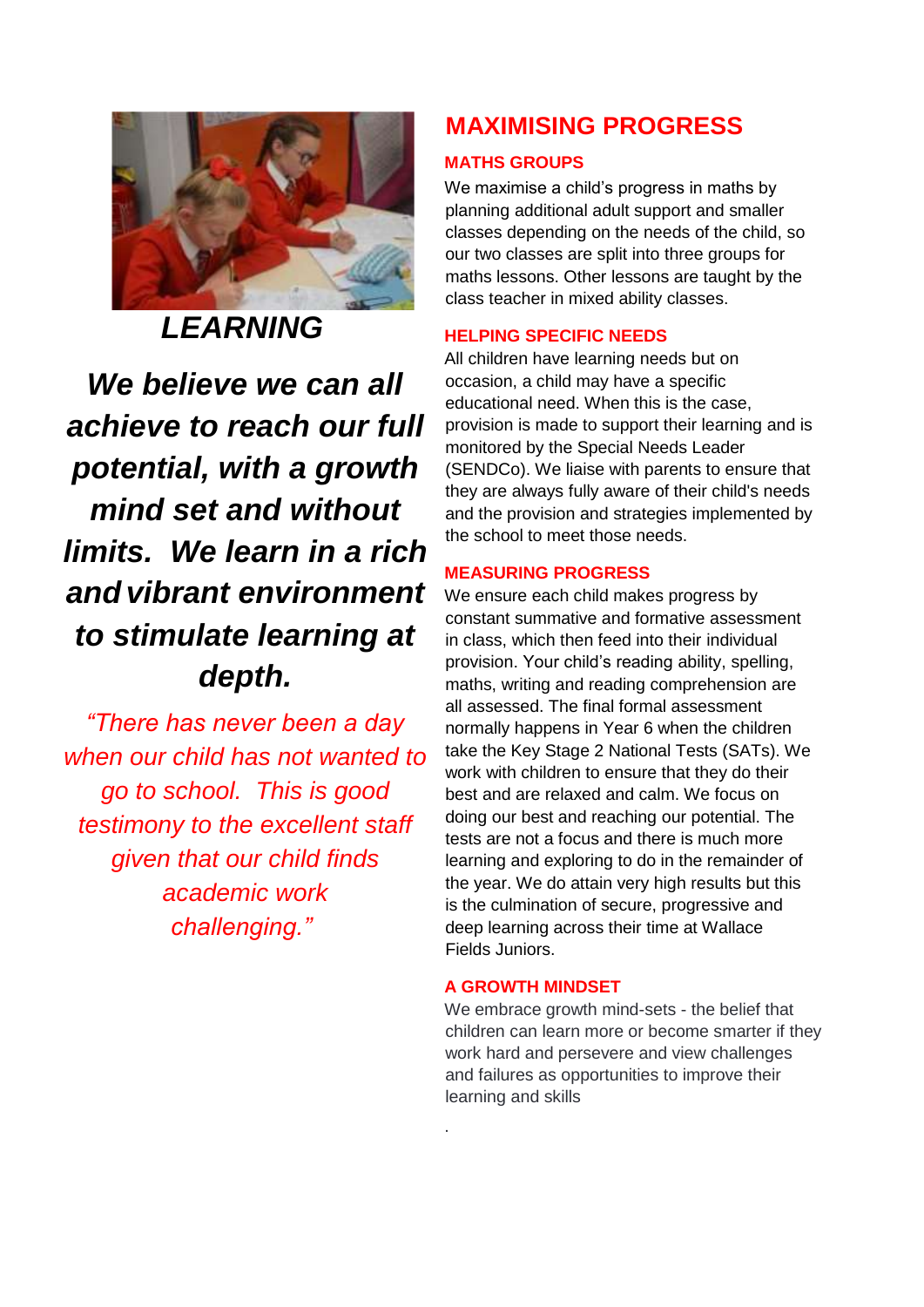

*INSPIRATION We believe we can all achieve to reach our full potential, with a growth mind-set and without limits. We learn in a rich and vibrant environment that stimulates learning at depth.*

*"The school really promotes and encourages independence and responsibility."*

### **WELL ROUNDED PUPILS**

We believe every pupil can be brilliant in many things and we are keen to develop well-rounded individuals who are confident, inspired, enthusiastic and compassionate. To ensure this we offer a huge range of extracurricular activities including science, theatre arts, chess, library, cookery, hip-hop and art clubs amounting to nearly thirty different clubs every term.

#### **SPORTS**

We are proud of our sporting tradition at Wallace Fields Juniors. We have sports teams who represent the school regularly in a variety of inter-school competitions throughout the year including netball, rounders, football, cricket, and athletics, cross-country, dodgeball and tag rugby. Our sports clubs include netball, football, gymnastics, dodgeball, tennis and judo. We aim to develop sporting attitudes, strength to improve and ideas of fair play through competitive sport.

#### **LANGUAGES**

All year the pupils have thirty minutes of French lessons by our Modern Foreign Languages (MFL) Leader plus French activities over the year including food tasting. Year 6 usually got to France. We offer a Spanish and a French club.

#### **MUSIC**

All children learn music in weekly hour-long lessons taught by our specialist music teacher. We also provide the opportunity for children in all year groups to join the school choir who rehearse weekly and perform at a range of events. A school calendar highlight is the Christmas Carol Service where every child takes part in singing and performing. In addition, we put on an annual musical production where every Year 6 child has a role whether it is a soloist or back stage as part of the crew and other year groups can participate in the choir. We also have performance assemblies, music assemblies and a recorder club.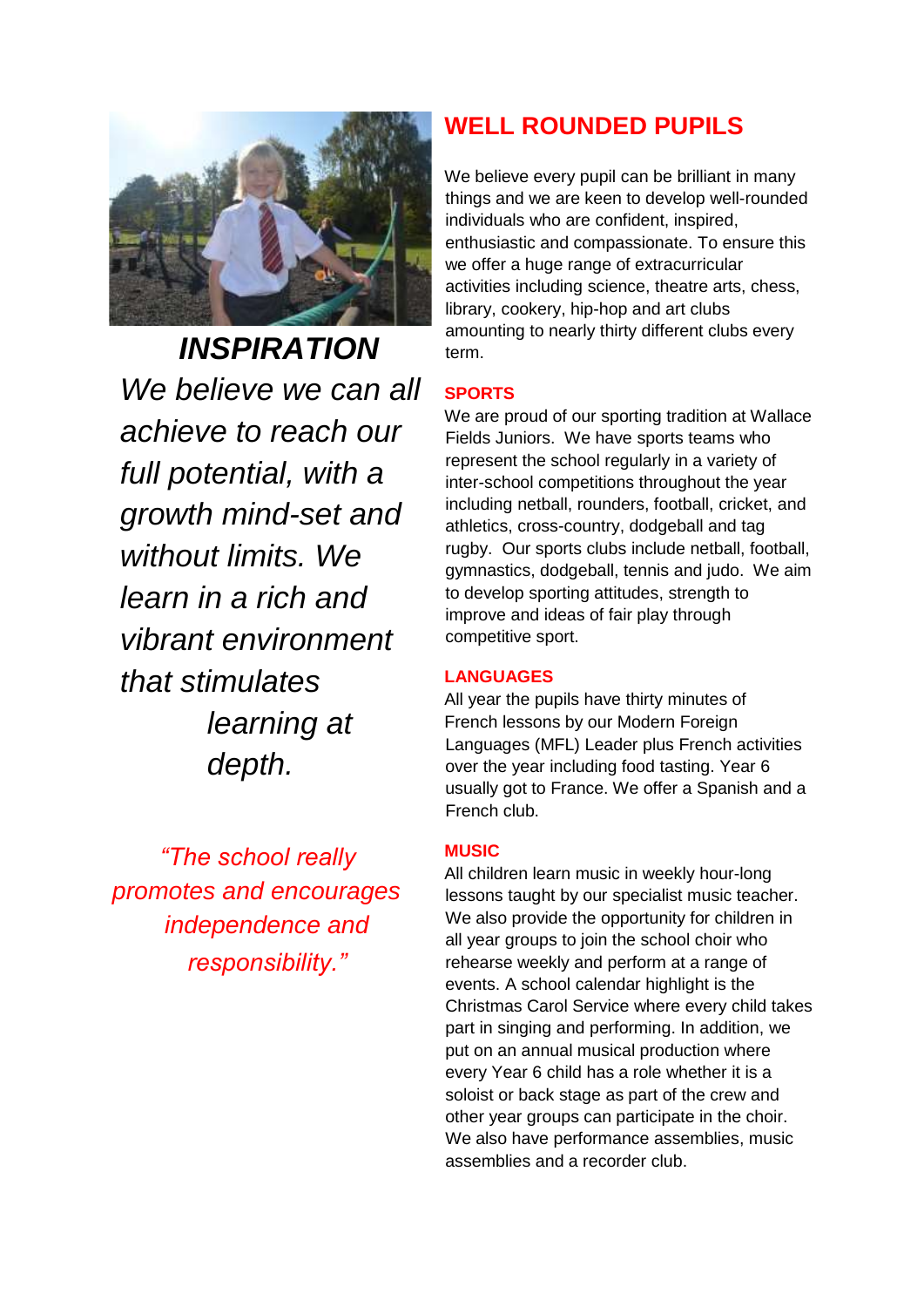

*ENTHUSIASM We believe that enthusiasm drives through the children, teachers and staff and that builds us as confident, kind and well-rounded individuals. We believe in a keenness to explore, investigate, question and learn.* 

*"The staff are always approachable and supportive – they make learning fun."* 

### **WORKING TOGETHER**

#### **STAFF**

All staff at Wallace Fields Junior School are fully committed to spirit and purpose of the school, and the PTA and governors are all highly involved. We strive relentlessly to ensure the children are learning, happy and safe. An active relationship with parents and carers is essential and so everyone is welcome and we believe the school works fully and harmoniously with the local community. We have the full range of teaching and support staff from the highly experienced to newer teachers, keeping our approaches to life at school fresh and vibrant whilst remaining highly professional.

#### **PARENTS**

We encourage parents to take an active role in school life through supporting our homework and discipline policies and there are many opportunities for parents to come to workshops, tea parties and parenting groups after school. Home school liaison is essential to a successful school. We publish curriculum maps, details of each term's topics, so parents can support their child's learning. When Covid rules permit, we also encourage parents to support school and we are particularly pleased to welcome parents to our "Helping Hands" volunteering scheme, helping teachers in the classrooms on a regular basis and fully welcomed into our school community.

#### **PEERS**

The children are taught to inspire and help their peers. We have a friend/buddy assigned to every new year 3 child when they start. Children in Year 6 are given responsibilities and strategic roles including prefects, sports crew, and house captains, school councillors or computing wizards. IT monitors ensuring the computers are ready or librarians working in library club. We also have a very comprehensive transition programme for pupils joining from Key Stage 1 including visiting days, meeting teachers and transitions days. All years have representatives on School Council, which ensures a strong pupil voice in school.

#### **RESIDENTS**

There is a Residents Liaison Committee that meets with the head teacher every term to discuss local issues and to work collaboratively with those in the local area. Issues include parking and community support. Some members of the group get involved in school projects. This active relationship ensures a positive link with our community and encourages collaboration and cooperation.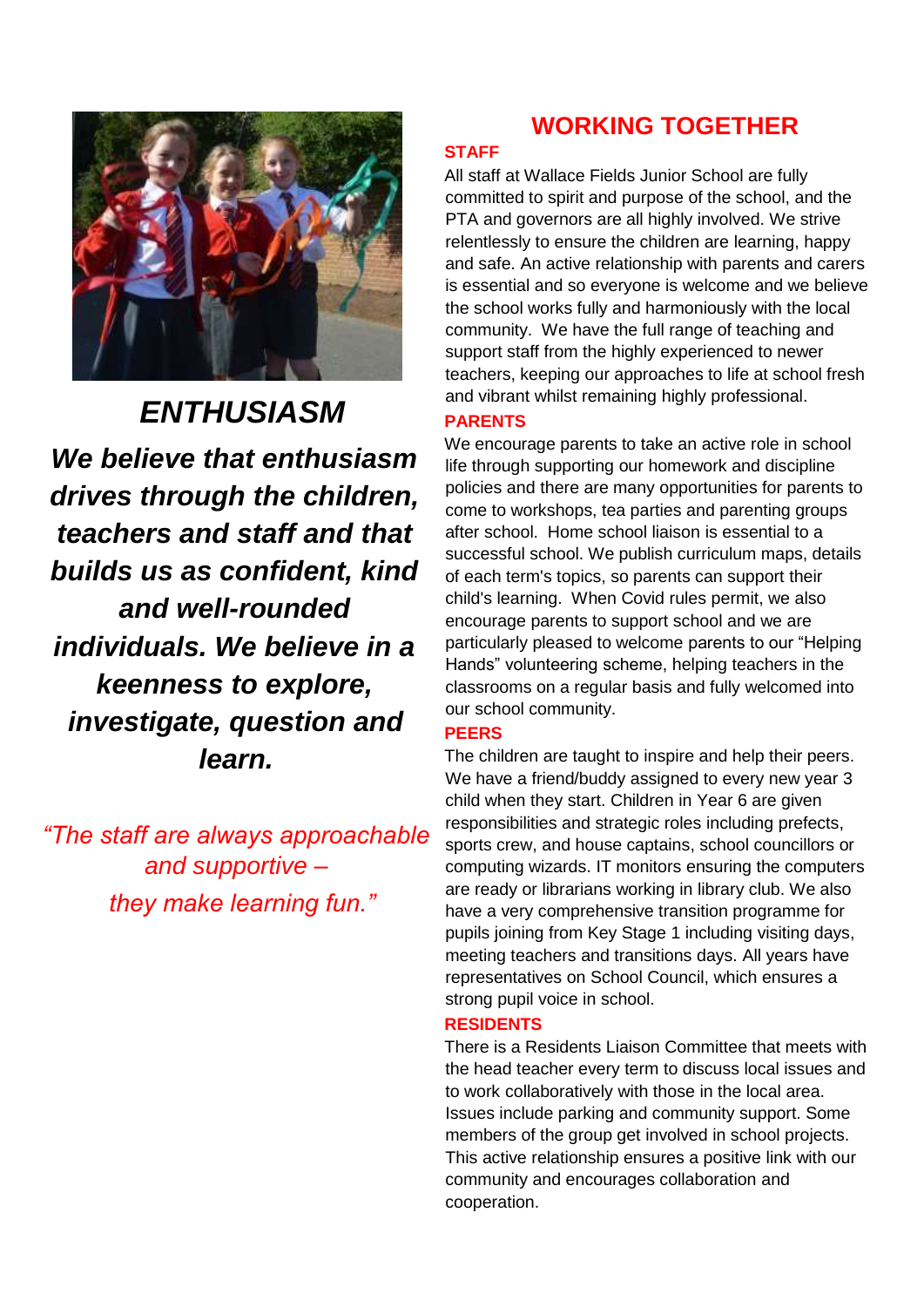

# *VISION*

*We believe we have a view to the future to equip children with the skills and attributes needed for secondary school and beyond.* 

*We believe that every child has a vision of progress and achieving success.*

*"Recognising good values in children is important and seeing their names in the hall is motivating."*

### **OUR SCHOOL**

Wallace Fields Junior School first opened in September 1967 and became a Community school in September 1999. We are a Junior School catering for children aged 7 to 11, with 272 children on roll.

The main building has a main hall, an Administration area, a separate diner, a music Room, a library, a resources area, a computing suite and classrooms. We also have two group rooms for teaching intervention and support groups and outdoor areas on the school grounds, which are used as outdoor classrooms in favourable weather.

We have a beautiful quad designed and maintained by the children; this is a calm and quiet environment for relaxing and enjoying calmer projects or activities. Wallace Fields Junior School has an Environmental Area and a large playground with marked playground games including hopscotch, and a maze, a large lower field area surrounding the school with and an upper field for football, sports and local events. We have a huge upper field used for sporting competitions including cross country and sports days. There is an Activity Trail for children to climb and enjoyed during supervised breaks.

We have an active eco-area with wild flowers and shrubs, a woodland trail at the side of the eco area that includes a pond, which has frogs, crested newts and other wildlife. An outdoor learning area has been created within our woodland area.

We are very proud of our bright reception area, our refurbished Year 6 block and we have recently created a Wellbeing Suite, which is a lovely calm place for children to go to discuss their issues with the Wellbeing Champions and ELSAs (pastora support). We have invested in many Chromebooks so we can offer whole class access to online resources and bring the curriculum to life. We now have plans for a total refurbishment of our school library to promote reading even further.